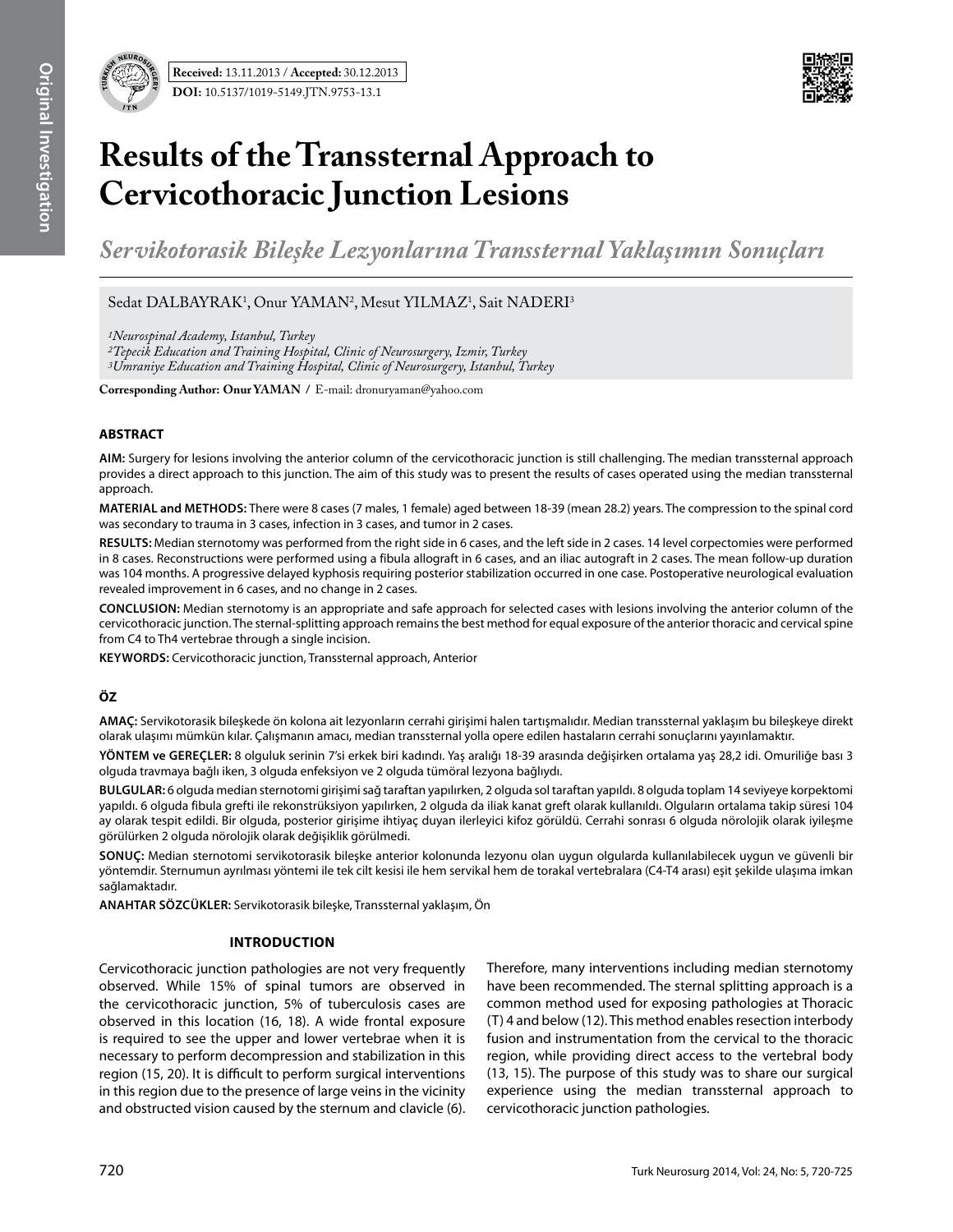## **Material and Methods**

Patients who presented with destruction of the cervicothoracic junction caused by kyphosis and compressed canal were operated by using the median transsternal approach. There were 8 cases (7 males, 1 female) aged between 18-39 (mean 28.2) years. The neural compression was secondary to trauma in 3 cases, infection in 3 cases, and tumor in 2 cases. The lesion was located at T1-2 in 3 cases, T2-3 in 2 cases, and T3-4 in 1, T2 in 1, and T3 in 1 case. The diagnosis, results and patient details are provided in Table I.

# *Surgical Technique*

The patient is placed in the supine position to allow for cervical extension and a small size pillow is placed below the shoulders. The head is turned slightly to the left side. On the side of intervention, the skin incision starts from the anterior border of sternocleidomastoid muscle and goes towards the distal part of manubrium sterni (Figure 1). The platysma is excised and the sternocleidomastoid muscle is divided at the point of attachment. The sternohyoid and sternothyroid muscles are separated. All muscles attached to the medial half of the clavicle are detached subperiosteally. Fat tissue and thymus in the retrosternal region are isolated by blunt dissection. Sternotomy is performed with the help of a gigli saw or sternotomy saw. After bleeding control, the thoracic retractor is used to spread open the rib cage gently. The esophagus, trachea and brachiocephalic trunk are gently moved towards the right, while the pleura and left common carotid artery are moved towards the left. Exclusion of the longus colli muscle allows for intervention from C4 to T4

vertebrae. Bone graft or cement is applied after performing corpectomy at the correct level, as determined under scopy control. Anterior plating is performed by using bicortical screws. Stainless steel wires are used to close the sternum.

# **Results**

Median sternotomy was performed from the right side in 6 cases, and the left side in 2 cases. 14 level corpectomy was performed in 8 cases. Reconstructions were performed using a fibula allograft in 6 cases, and an iliac autograft in 2 cases



**Figure 1:** The skin is dissected from the anterior border of the sternocleidomastoid muscle on the intervention side towards the distal part of manubrium sterni.

| Table I: The Patients' Demographic Data are Shown along with the Respective Diagnosis, Pre-Operative Clinical Situation, Surgical |  |  |  |  |
|-----------------------------------------------------------------------------------------------------------------------------------|--|--|--|--|
| Intervention and Post-Operative Neurological Status                                                                               |  |  |  |  |

| <b>Cases</b> | Age/<br><b>Gender</b> | <b>Diagnosis</b>                            | <b>Preoperative</b><br><b>Status</b> | <b>Surgery</b>                                                                                      | <b>Postoperative</b><br><b>Status</b> |
|--------------|-----------------------|---------------------------------------------|--------------------------------------|-----------------------------------------------------------------------------------------------------|---------------------------------------|
| Case 1       | 31/M                  | Trauma<br>T <sub>3</sub> burst fracture     | ASIA-A                               | T2-3 corpectomy, reconstructed with fibular<br>allograft and anterior plate                         | ASIA-C                                |
| Case 2       | 21/F                  | <b>Tuberculosis</b><br>$T1-2$               | ASIA-A                               | T1-2 corpectomy, T3 partial corpectomy,<br>decompression, fibular allograft, C7-T3<br>stabilization | ASIA-D                                |
| Case 3       | 30/M                  | <b>Trauma</b><br>T <sub>2</sub> -3 fracture | ASIA-B                               | T2-3 median corpectomy, fibular allograft and<br>plate                                              | ASIA-D                                |
| Case 4       | 39/M                  | <b>Tuberculosis</b><br>$T1-2$               | ASIA-A                               | T1-2 corpectomy, decompression, fibular graft,<br>anterior plate                                    | ASIA-C                                |
| Case 5       | 18/M                  | <b>Trauma</b><br>T3-4 fracture              | ASIA-A                               | T3-4 corpectomy, reconstructed with fibular<br>graft anterior plate                                 | ASIA-A                                |
| Case 6       | 26/M                  | Tumor<br>T <sub>2</sub>                     | ASIA-B                               | T2 corpectomy, reconstructed with iliac graft                                                       | ASIA-D                                |
| Case 7       | 31/M                  | Tumor<br>$T1-2$                             | ASIA-B                               | T2 corpectomy, T1 partial corpectomy<br>reconstructed with iliac graft                              | ASIA-B                                |
| Case 8       | 29/M                  | <b>Tuberculosis</b><br>$T2-3$               | ASIA-B                               | T2-3 corpectomy, reconstructed with fibular<br>allograft anterior plate                             | ASIA-D                                |

*ASIA: American Spinal Injury Association, M: Male, F: Female, C: Cervical, T: Thoracic.*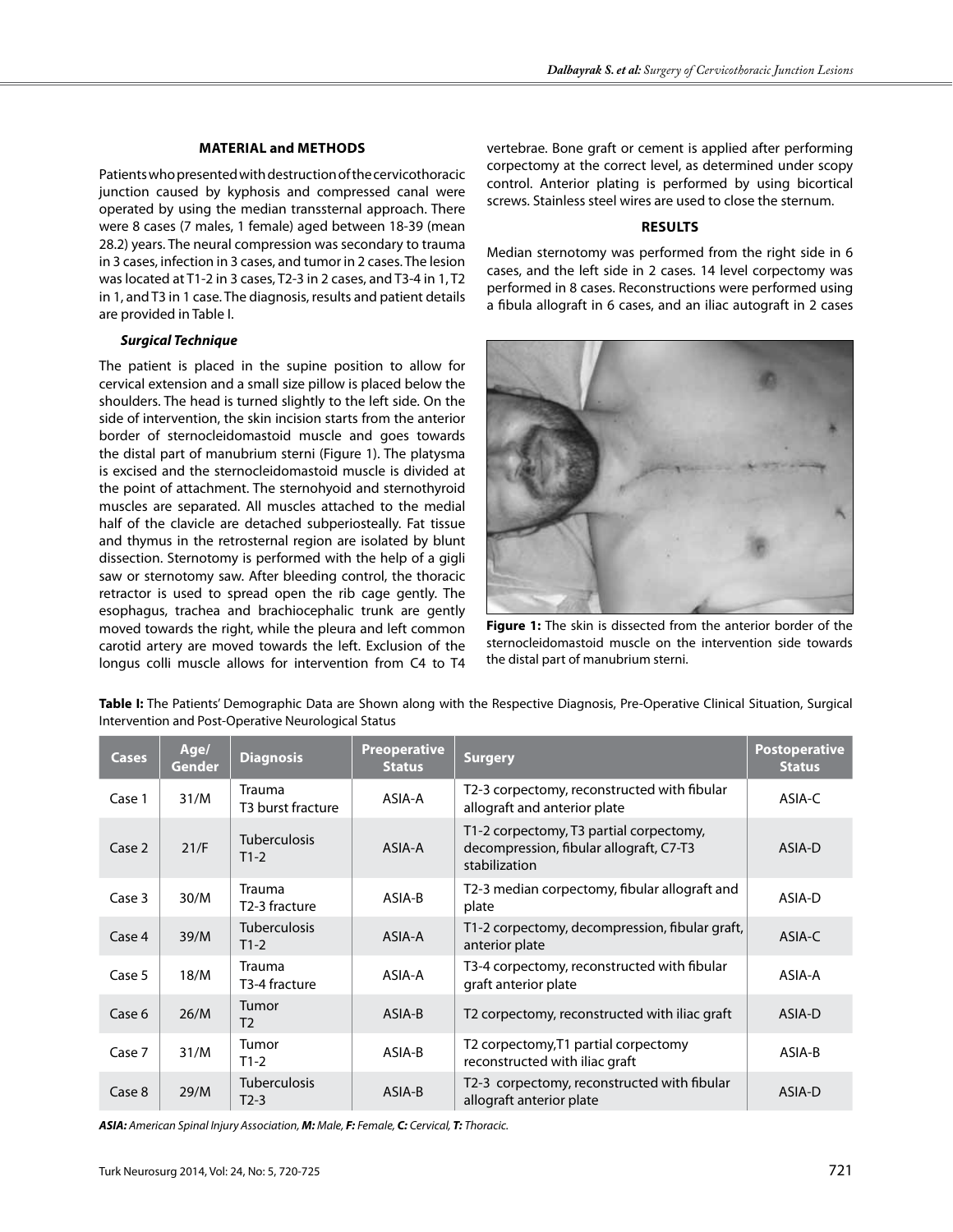

**Figure 2: A)** (Case 1) 31-year-old male. He had a traffic accident. In the clinical examination he was paraplegic, his ASIA score was A. **B)** The magnetic resonance imagining (MRI) revealed T3 burst fracture. The patient was treated with median sternotomy and corpectomy was performed on the second and third thoracal vertebra and reconstruction was done with fibular allograft and anterior plate.



Figure 3: (Case 1) Intraoperative views of the patient.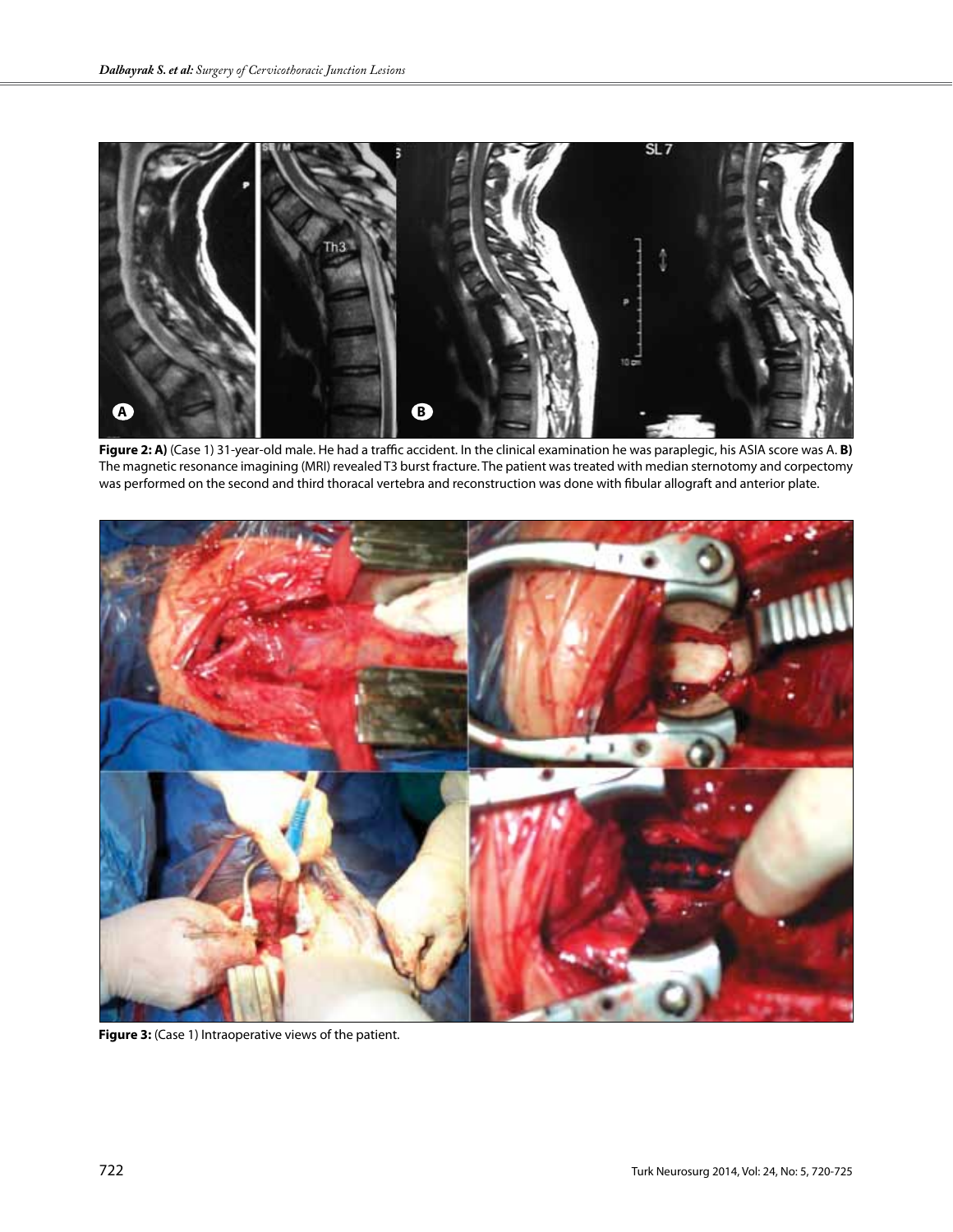(Figure 2A,B; 3; 4; 5). Two cases developed transient recurrent laryngeal nerve palsy postoperatively. The mean follow-up duration was 104 months. A progressive delayed kyphosis requiring posterior stabilization occurred in one case. Postoperative neurological evaluation revealed improvement in 6 cases and no change in 2 cases.

## **Discussion**

With the introduction of advanced imaging methods, it is now possible to perform imaging studies for several pathologies concerning the upper thoracic vertebrae. The anterior approach is usually considered as the most appropriate method for lesions of the vertebral body. Intervention to the upper thoracic vertebrae is technically difficult in most cases. Therefore, several approaches have been recommended. Fundamental approaches recommended for this region include the low anterior cervical approach, high anterior transthoracic approach, modified anterior approach, and the sternal-splitting approach (10, 13). The low anterior cervical approach is preferred in patients with a short neck and high sternum and for interventions at T2 and below (1, 12). Anterior instrumentation of the upper thoracic vertebrae is rather



**Figure 4:** (Case 2) 21-year-old female had tuberculosis osteomyelitis and her ASIA score was A. Preoperative MRI revealed thoracal one and two osteomyelitis (on the left side). Thoracal one, two and partial upper corpectomy and decompression was performed. Fibular allograft was used for reconstruction. Cervicothoracic alignment was maintained after the surgery (on the right side). In the fifth year follow-up, the patient's ASIA score was D.



**Figure 5:** (Case 3) 30-year-old male. Thoracal 2 and thoracal 3 fracture was present due to trauma and kyphotic angulation was observed (on the left side). The patient was treated with T2- T3 median corpectomy and reconstruction was with fibular allograft and plate via median sternotomy (On the right side).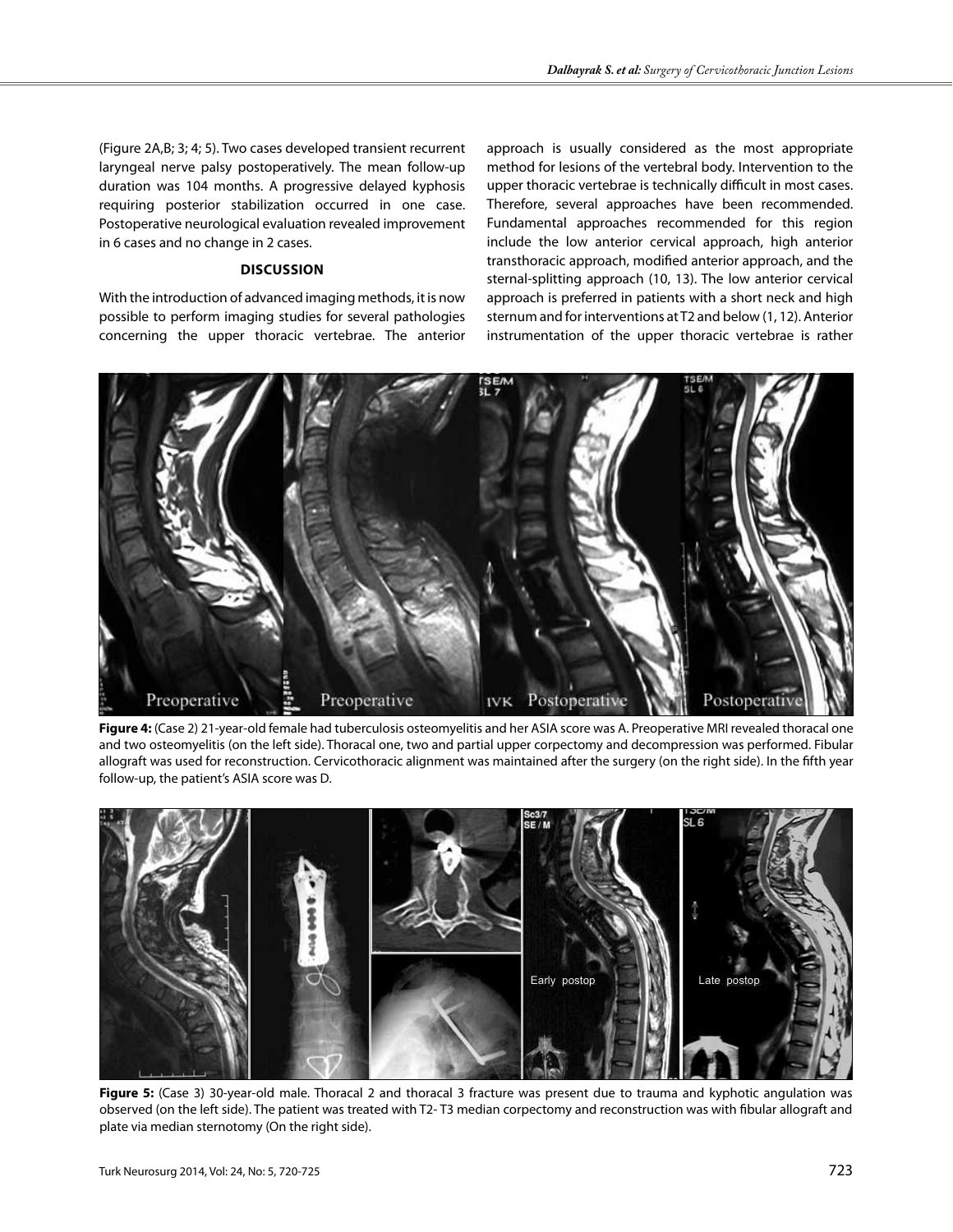hard to achieve using the anterior transthoracic approach (20). This approach is relatively traumatic for the patient and mediastinal structures may be damaged. Hodgson reported 40% mortality in ten patients he operated by using this approach (9). The modified anterior approach involves removal of the medial clavicle and sternoclavicular junction (17). This approach is both less traumatic and it provides easy access down to T3 (4).

The transsternal approach is useful and practical when it is required to perform anterior decompression and realignment of the spine due to tumors of the cervicothoracic junction, infection, deformity or trauma. Darling et al. suggested a modification for such cases. The authors obtained access to the lesion by performing only a median osteotomy vertical to the manubrium and a horizontal osteotomy through the synostosis, and then retracting the clavicle laterally (7). After the operation, the manubrium is closed by wire suturing.

The transsternal approach enables an anterior approach from C4 to T4 vertebrae (15, 20). The surgeon can have direct visibility of the larger veins by using this approach (3, 5, 6). Unlike approaches to the high anterior thoracic and lower anterior cervical levels, it enables operating on a larger surgical area (14). The transition from cervical lordosis to thoracic kyphosis makes the cervicothoracic junction a limited area for operations. While neurological improvement was observed in 6 patients, 2 patients had no change in their neurological status in our study.

Hodgson et al. reported in 1960 that they had performed median sternotomy in 10 cases with upper thoracic vertebrae tuberculosis (9). While Hanakita described sternal splitting for pathologies at the T1-T3 levels, Lesoin et al. defined partial cervicosternotomy that allowed direct access to the upper thoracic vertebrae (8, 11). Thanks to these approaches, the desired levels of stabilization were achieved with the anterior approach only, without any further need for the posterior approach.

The sternal splitting approach is the best method for use at C4 and T4 vertebrae within the cervicothoracic region (2, 18, 19). Minimum morbidity has been associated with this method. Familiarity with the regional anatomy and the surgical approach together with meticulous intraoperative technique ensure minimum complications in this procedure.

The connectors required for linking cervical and thoracic pedicle screws to rods were problematic in these cases. We followed up the patients who underwent an anterior approach, in order to check any possible kyphosis development. Upon observing kyphosis in one patient, the posterior approach was added. We currently consider that posterior stabilization must be added to especially the type of decompression that includes several vertebral bodies. Thus, a combined approach is necessary in cases that include multiple level corpectomies, while it is sufficient to perform an anterior approach only in cases that require single level corpectomy at the cervicothoracic junction.

Our choice as to intervention from either the right or left side depended on the course of the recurrent laryngeal nerve. The intervention was therefore made from the left side in early cases. However, after getting used to the anatomy, the right side was preferred as we were more familiar with it during exploration. Intervention from either side is equally effective if the surgeon is experienced and the exploration is carefully performed. It is up to the surgeon to decide on the side of intervention.

#### **Conclusion**

Median sternotomy is an appropriate and safe approach for selected cases with lesions involving the anterior column of the cervicothoracic junction. The sternal-splitting approach remains the best method for equal exposure of the anterior thoracic and cervical spine from C4 to T4 vertebrae through a single incision. Familiarity with the regional anatomy and surgical approach and meticulous intraoperative technique ensure minimum complications in this procedure.

#### **References**

- 1. An HS, Shen FH: Cervical spine: anterior and posterior. In: Herkowitz HN, Garfin SR, Eismont FJ, Bell GR, Balderston RA (eds), Rothman-Simeone The Spine. 5th ed. Philadelphia: Saunders, 2006:283-285
- 2. Arbit E, Galicich JH: Vertebral body reconstruction with a modified Harrington rod distraction system for stabilization of the spine affected with metastatic disease. J Neurosurg 83(4):617-620, 1995
- 3. Birch R, Bonney G, Marshall RW: A surgical approach to the cervicothoracic spine. J Bone Joint Surg Br 72(5):904-907, 1990
- 4. Charles R, Govender S: Anterior Approach to the Upper Thorade Vertebrae. J Bone Joint Surg 71B: 81-84, 1989
- 5 . Cohen ZR, Fourney DR, Gokaslan ZL, Walsh GL, Rhines LD: Anterior stabilization of the upper thoracic spine via an "interaortocaval subinnominate window": Case report and description of operative technique. J Spinal Disord Tech 17(6):543-548, 2004
- 6. Comey CH, McLaughlin MR, Moossy J: Anterior thoracic corpectomy without sternotomy: A strategy for the malignant disease of the upper thoracic spine. Acta Neurochir (Wien) 139(8):712-718, 1997
- 7. Darling GE, MeBroom R, Perrin R: Modified anterior approach to the cervicothoracic junction. Spine 20:1519-1521, 1995
- 8. Hanakita J, Suwa H: Sternal splitting approach to upper thoracic lesions located anterior to the spinal cord. Neurol Med Chir (Tokyo) 39:428–432, 1999
- 9. Hodgson AR, Stock FE, Fang HSY, Ong GB: Anterior spinal fusion: The operative approach and pathologic findings in 412 patients with Pott's disease of the spine. Br J Surg 48: 172–178, 1960
- 10. Kurz L, Stewart EP, Herkowilz HN: Modified anterior approach to the cervicothoracic junction. Spine 16: 542 - 547, 1995